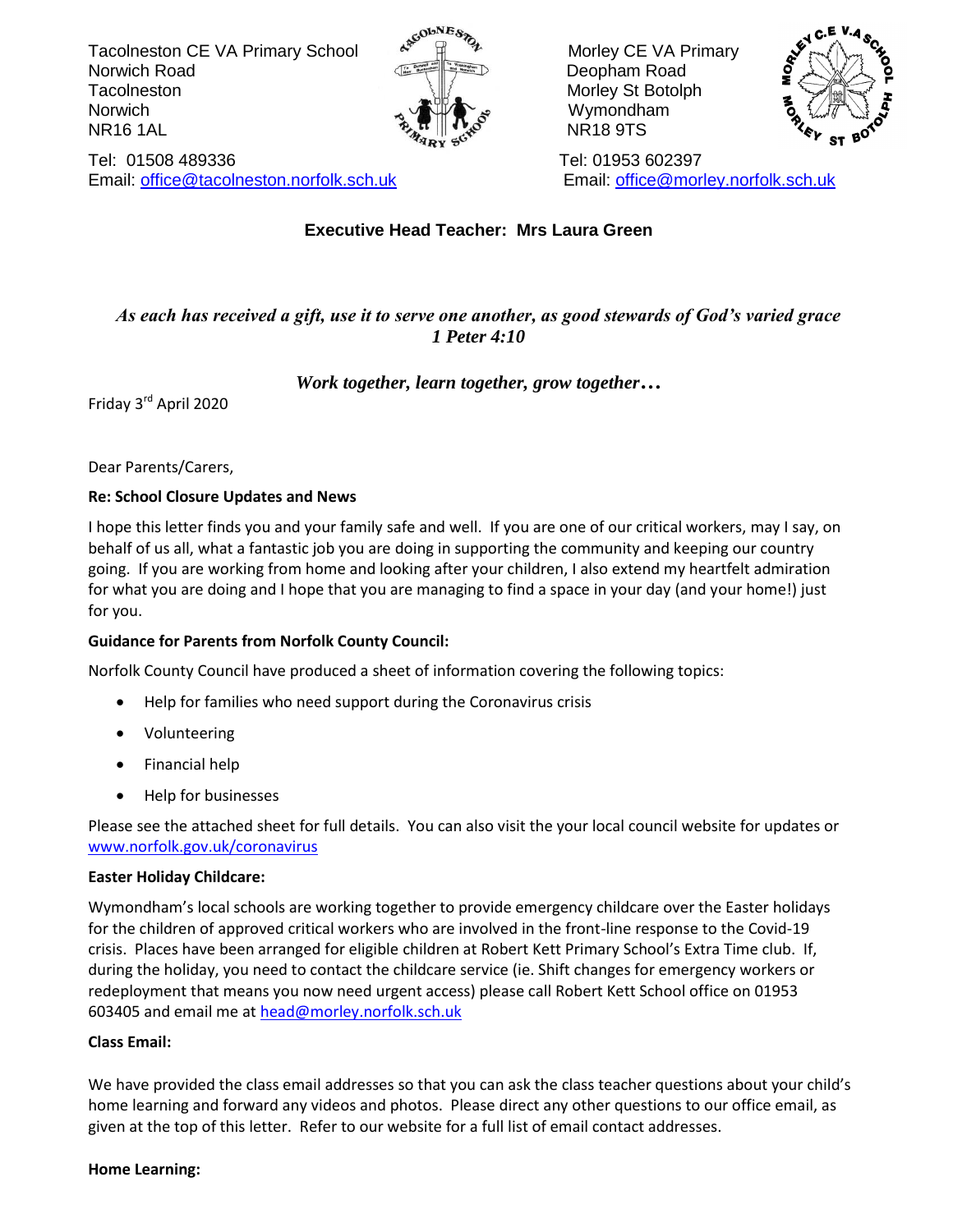Under normal circumstances, yesterday would have been the first day of the Easter holidays. Therefore, I hope that you feel able to leave the home learning materials alone for a couple of weeks. One of our parents has recommended the Scouts and Guides Association websites for some fun activities for your children over the holiday period:

<https://www.scouts.org.uk/the-great-indoors>

<https://www.girlguiding.org.uk/what-we-do/adventures-at-home/for-ages-4-7/>

<https://www.girlguiding.org.uk/what-we-do/adventures-at-home/for-ages-7-10/>

#### **Safeguarding:**

I have updated our Safeguarding Policy to cover our new working arrangements. Please refer to our Federation website to view the policy there: Safeguarding Policy – Covid 19 Update (Appendix 4).

During the school closure, your child may be spending more time online. Here are some organisations where you can find advice to help you to keep your child safe:

- [Internet matters](https://www.internetmatters.org/?gclid=EAIaIQobChMIktuA5LWK2wIVRYXVCh2afg2aEAAYASAAEgIJ5vD_BwE) for support for parents and carers to keep their children safe online
- [London Grid for Learning](http://www.lgfl.net/online-safety/) for support for parents and carers to keep their children safe online
- [Net-aware](https://www.net-aware.org.uk/) for support for parents and careers from the NSPCC
- [Parent info](https://parentinfo.org/) for support for parents and carers to keep their children safe online
- [Thinkuknow](http://www.thinkuknow.co.uk/) for advice from the National Crime Agency to stay safe online
- [UK Safer Internet Centre](https://www.saferinternet.org.uk/advice-centre/parents-and-carers) advice for parents and carers

#### **Wellbeing:**

One of our parents has kindly made available some wellbeing first aid sheets for children and adults. Please find these attached.

#### **Home Learning Gallery:**

We have added a Home Learning Gallery to our website and started to add photos (where parents/carers have given us their permission). It has been extremely heart-warming to see what the children are getting up to. Thank you for sharing your photographs and videos with us.

#### **Celebration Friday:**

Here are some of the wonderful achievements that have been reported to me this week:

• Jake has been learning how to use bubble writing



- Martha made a rainforest house complete with fireplace! She also made a lovely poster showing how much she is missing everyone at school.
- Reuben has been cooking for his family and getting the most from his Yumu music homework. He loved singing to Bon Jovi and he, his brother Noah and his mum enjoyed dancing with the animals.
- Willow did some maths, started a storyboard, baked crispy cakes, did some junk modelling and made an alien called the green slime Ooga Booga monster!
- Finley T posted some fabulous drawings on Google classroom.
- Charlie is Mrs O'Dell's My Maths star of the week as he has completed the most tasks.